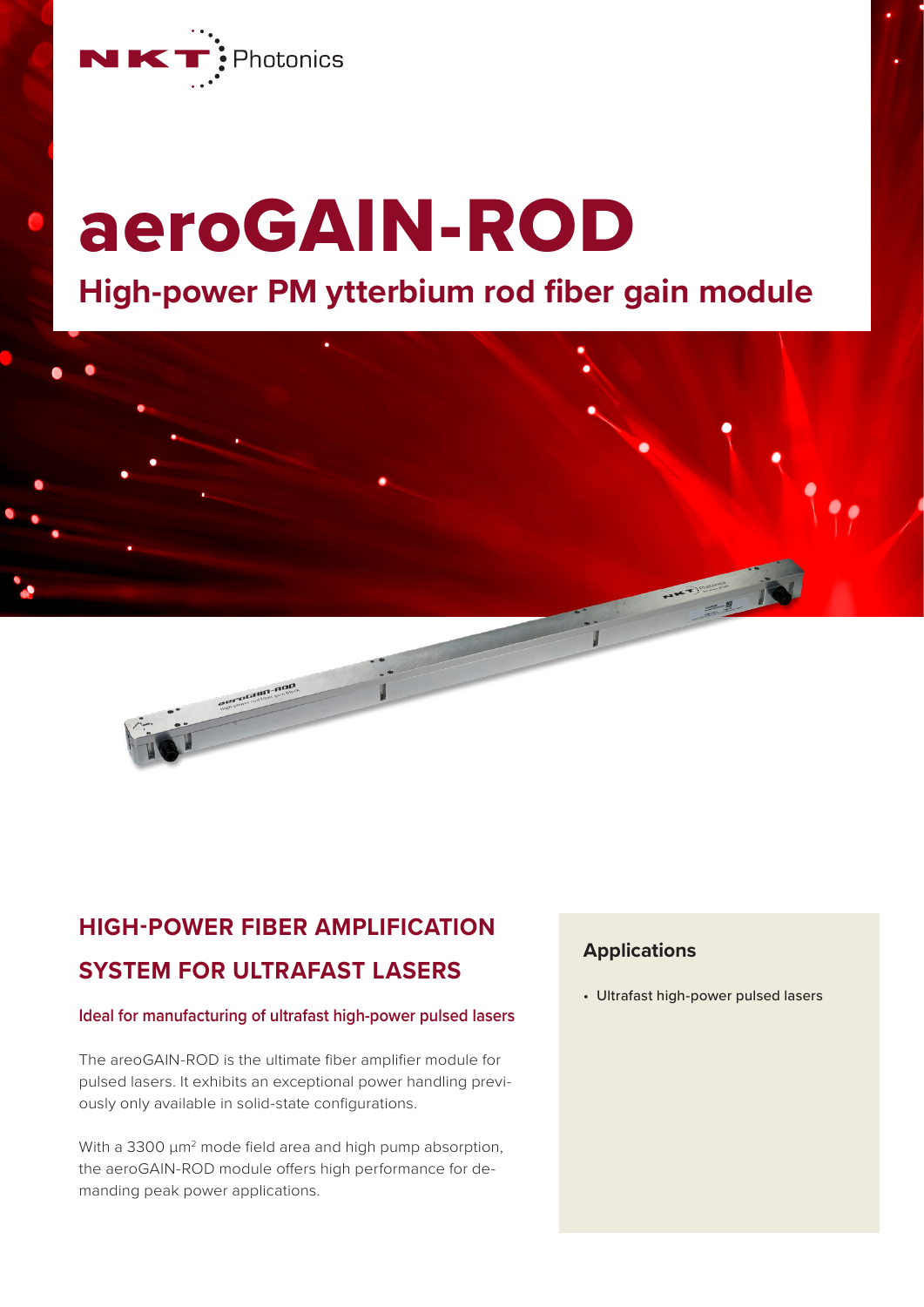

# **aeroGAIN-ROD**

#### **Ideal gain medium for ultrafast high-power amplifiers**

The excellent mode quality and easy coupling make the aeroGAIN-ROD module an ideal gain medium for ultrafast high-power amplifiers.

#### **Large numerical aperture and reduced reflections**

The pump light is guided by our proven airclad technology which boasts high reliability, high damage threshold, and a large NA.

The modules come with high-power AR coated endcaps. The output endcap is slightly angled to prevent reflections.

#### **Robust design optimized for OEM integration**

The rugged aluminum body makes the module easy to handle and mount for both OEM integration and scientific laboratory set-ups.

#### **Thermal management ensures high performance**

Integrated water cooling with quick coupling ensures efficient thermal management and a long, maintenance-free lifetime of thousands of hours.

#### **Diffraction-limited gain modules**

Both aeroGAIN-ROD models are diffraction-limited gain modules which gives several advantages compared to standard multimode Large Mode Area fibers:

- Better output beam stability
- Excellent beam quality
- No coiling-induced mode area compression

### **Features**

- Diffraction-limited beam quality
- High peak power damage threshold
- High NA pump cladding
- AR coated endcaps
- Optimized for 1030 1040 nm
- Compact and robust industrial format
- Long lifetime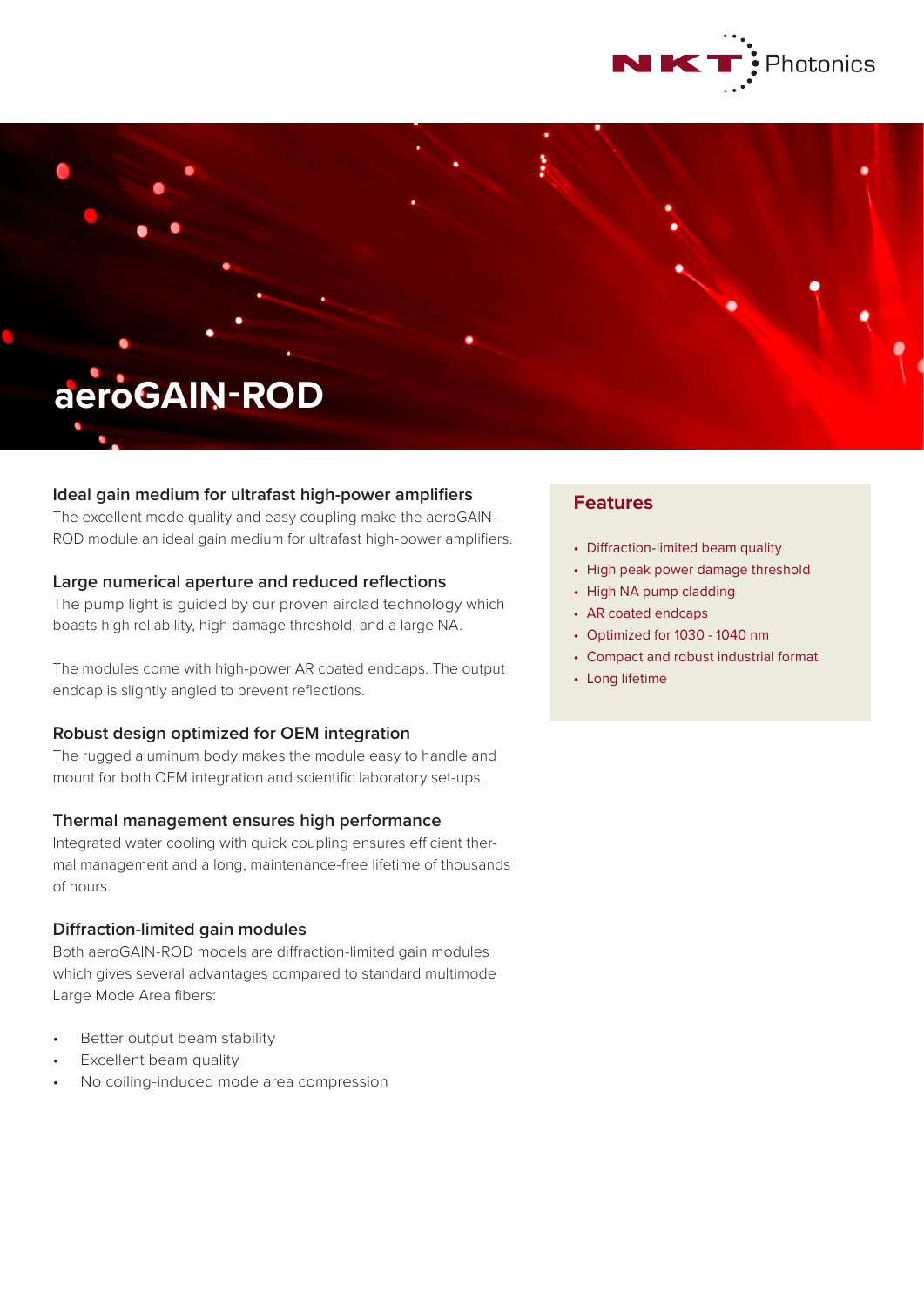

## **SPECIFICATIONS**

## **Optical**

| Model                                        | 1.1            | 2.1           |
|----------------------------------------------|----------------|---------------|
| Signal core diameter [µm]                    | $\approx$ 55   | $\approx 85$  |
| Signal wavelength [nm]                       | 1030 - 1040    | 1030 - 1040   |
| Pump cladding NA (FWHM @ 950 nm)             | $\geq 0.5$     | $\geq 0.5$    |
| Gain fiber length [mm]                       | $804 \pm 3$    | $804 \pm 3$   |
| Cladding absorption [dB]                     |                |               |
| @ 915 nm                                     | $4.7 \pm 0.7$  | $5 \pm 0.7$   |
| @ 976 nm, nominal                            | $\approx$ 14   | $\approx$ 15  |
| PER, typical [dB]                            | $\geq 15$      | $\geq$ 15     |
| Typical optical efficiency [%] <sup>1)</sup> | $\geq 60$      | $\geq 60$     |
| Beam quality                                 | $M^2 \leq 1.3$ | $M^2 \le 1.3$ |
| Mode-field diameter, 1/e <sup>2</sup> [µm]   | $45 \pm 4$     | $65 \pm 5$    |
| Signal average power [W]                     | $\leq 100$     | $\leq 100$    |
| Pump cladding diameter [µm]                  | $200 \pm 10$   | $260 \pm 15$  |

1) Seed level 5 W at 1030 nm, 80 cm rod length, 976 nm pumping.

## **Mechanical**

| Dimensions (WxHxL) [mm <sup>3</sup> ] | $35 \times 35.2 \times 817$ |
|---------------------------------------|-----------------------------|
| Weight [kg]                           | 2.5                         |
| Endcap length [mm]                    | 5                           |
| Endcap diameter [mm]                  | 6                           |
| Endcap coating R $@$ 1030 nm [%]      | < 0.2                       |
| Endcap coating R @ 976 nm [%]         | < 0.3                       |
| Endcap angle, input [ °]              | 0.5                         |
| Endcap angle, output [ °]             | $2 + 0.7$                   |
| Optical height [mm]                   | 25                          |